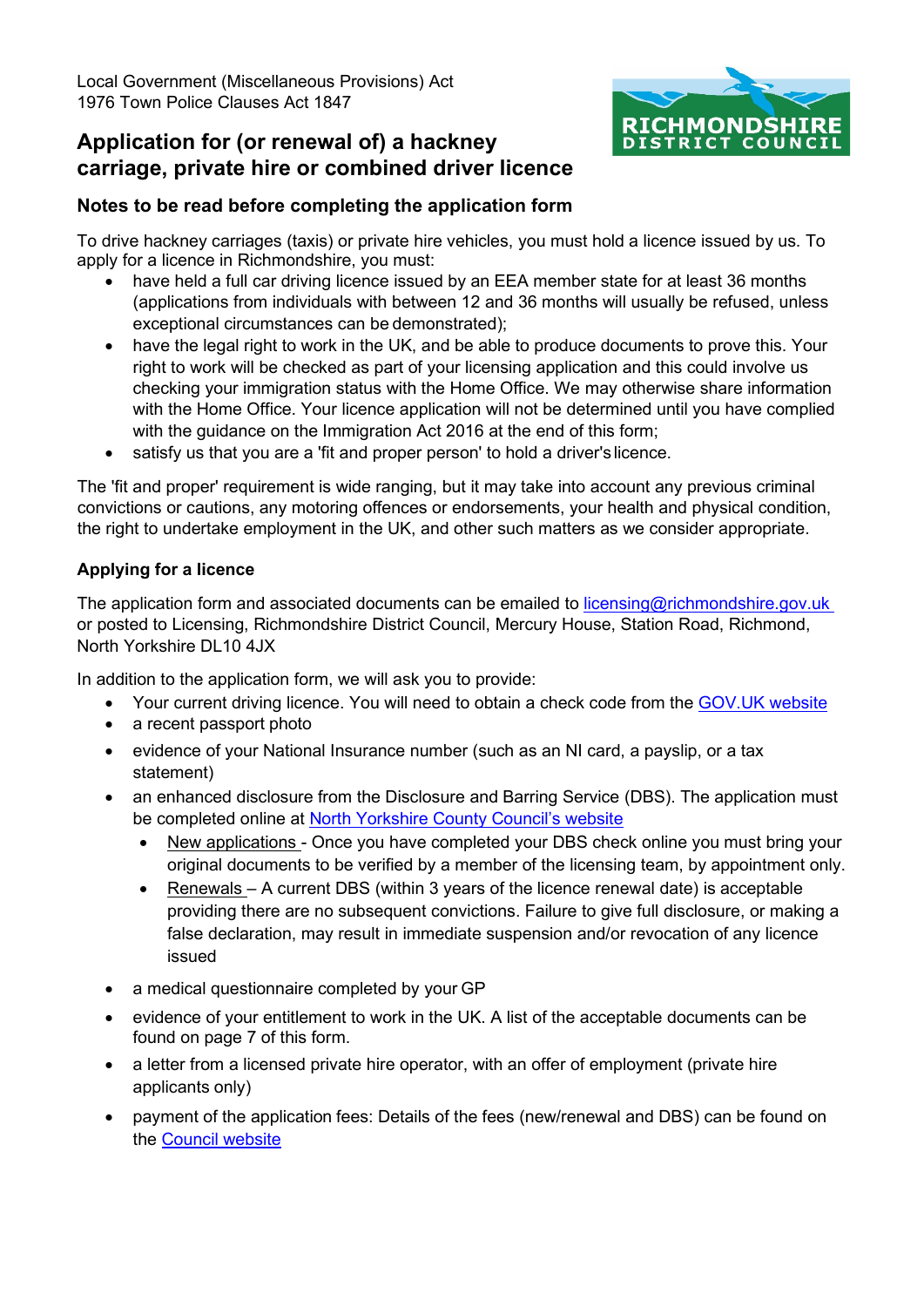Upon receipt of your application, we will arrange for the necessary checks to be made on your behalf. **Please note that these checks may take up to 12 weeks to complete, and you will not be entitled to work as a taxi driver during this period.**

The Licensing Section will notify you if your renewal can be collected, if you have not stated that you would like it posted. However, this is subject to all requirements as stated and surrender of the expired licence.

#### **Knowledge test**

The final step in obtaining a driver's licence is to pass our knowledge test. This ensures that prospective applicants have a good knowledge of the geography of Richmondshire, and an awareness of the rules and regulations that apply to licensed drivers.

Please ensure that you read the Hackney Carriage and Private Hire Policy which is available to download on the [licensing section of our website](https://www.richmondshire.gov.uk/licensing) as there are questions relating to the policy in the knowledge test. An appointment will be booked for you after submitting your application.

If you do not pass this test a re-sit fee will be payable. Generally, two tests are allowed to be undertaken. If it appears that there are justified circumstances, a further test maybe allowed to be taken. If that is failed the application may be referred to the Licensing Committee.

#### **Determining your application**

When we have received all of the required documents and the completed checks, your application will be determined. Licences are likely to be granted if the applicant:

- has no previous criminal convictions, cautions, motoring offences or endorsements
- has never had a car driving licence refused, suspended or revoked
- has not previously had a taxi licence refused, suspended or revoked
- has been certified as satisfying DVLA's Group 2 medical standards by their GP
- has the unrestricted right to work in the UK
- is not subject to any other concerns about whether they are fit and proper to hold a licence

If one or more of the above points cannot be satisfied, it does not necessarily mean that the application will be refused, but we will need to consider your circumstances more carefully. Your application may be referred to a Licensing Committee hearing for a decision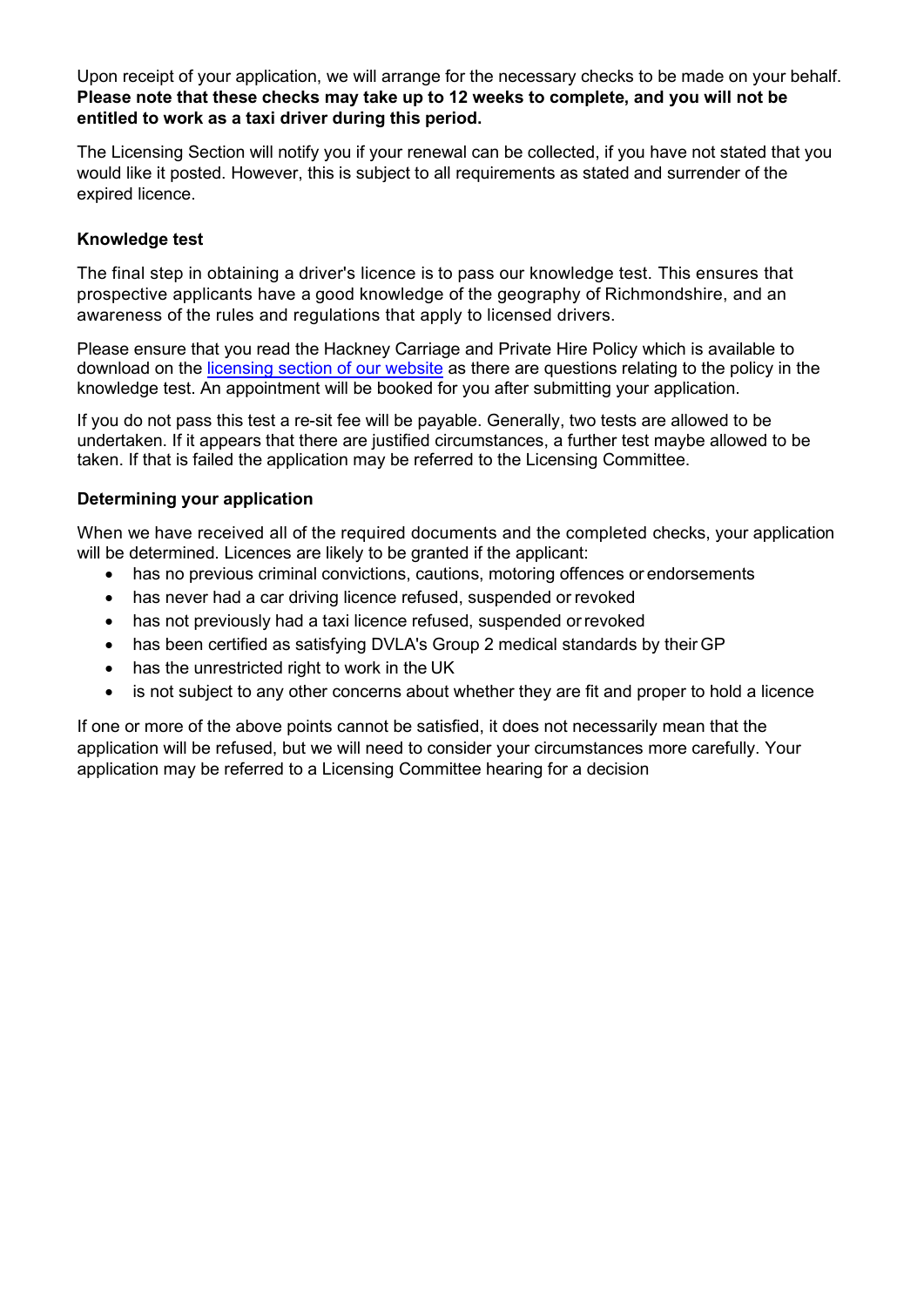

## **Application for Hackney Carriage or Private Hire Drivers Licence**

Local Government (Miscellaneous Provisions) Act 1976 Town Police Clauses Act 1847

## **Licence Details**

| Select type of driver licence<br>applied for                                          | <b>Private Hire</b><br><b>Hackney Carriage</b><br><b>Both</b> |  |  |
|---------------------------------------------------------------------------------------|---------------------------------------------------------------|--|--|
| Select reason for application<br>(New, renewing, updating<br>details such as address) | <b>Renewal</b><br><b>Update details</b><br><b>New</b>         |  |  |
| Select length of licence                                                              | 1 Year<br>3 Years                                             |  |  |
|                                                                                       | <b>Current Badge Number [for renewal/update]:</b>             |  |  |

## **Applicant details**

| . .                        |
|----------------------------|
| Full name:                 |
|                            |
| Previous name(s):          |
|                            |
| Address:                   |
|                            |
| Date of birth:             |
|                            |
| National insurance number: |
|                            |
| Phone number(s):           |
|                            |
| Email address:             |
|                            |

Website/social media links associated with your business:

Employer(s) name and address (please detail all employers) :

Has the Hackney Carriage/ Private Hire vehicle proprietor seen and been made aware of all relevant particulars for public hire insurance purposes (Full driving licence etc.)?

| Yes | No |
|-----|----|
|     |    |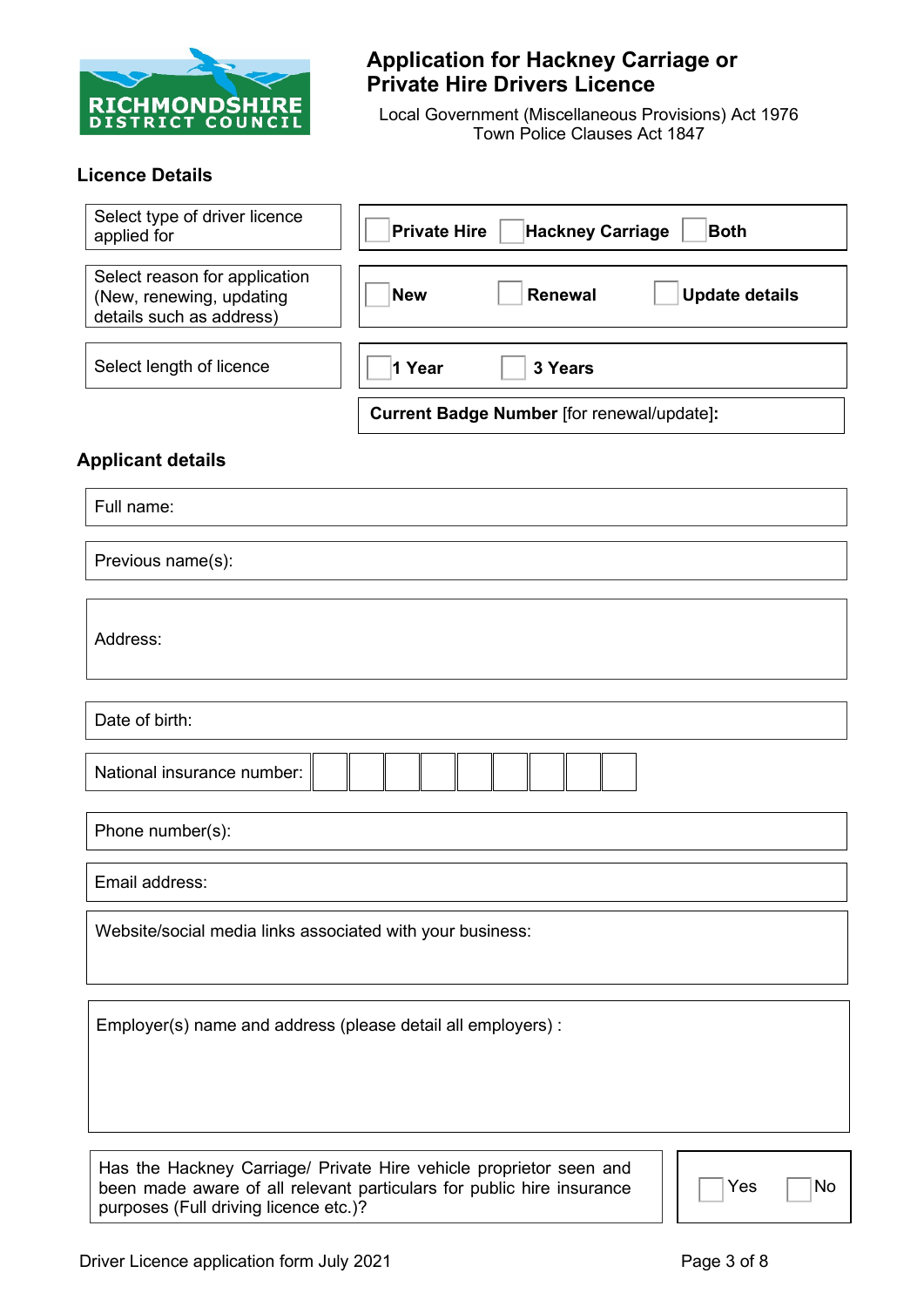#### **Convictions/Cautions**

**I undertake to comply with the provisions of such Acts, Byelaws and Conditions as are, or may from time to time be, in force within that licensing area and provided the following additional information in respect of my application which I have checked and confirm to the best of my knowledge to be true and correct**

Please tick the appropriate statement:

I have received a caution, reprimand or final warning and I list in the following table every caution, reprimand or final warning I have received.<sup>\*</sup>

I have been convicted of one or more offences. I list in the following table every offence for which I have been convicted and, where appropriate, every caution, reprimand or final warning I havereceived.\*

I have never been convicted for any offence or received a caution, reprimand or final warning

| Date | Offence | Court | Sentence | Fine |
|------|---------|-------|----------|------|
|      |         |       |          |      |
|      |         |       |          |      |
|      |         |       |          |      |
|      |         |       |          |      |
|      |         |       |          |      |

**\*Please continue on a separate sheet if necessary**

#### **Immigration Act 2016**

| Do you have the right to work in the UK? | N <sub>c</sub><br>Yes. |
|------------------------------------------|------------------------|
|------------------------------------------|------------------------|

**Your right to work in the UK will be checked as part of your licence application**. You must provide a document or document combination that is stipulated as being suitable for this check. This list of documents is attached. You must provide the original document(s), such as your passport or biometric residence permit. The original document will be copied and the copy retained by Richmondshire District Council. Your application will not be considered until all the necessary information and original document(s) have been produced and the relevant fee has been paid.

**If there are restrictions on the length of time you may work in the UK**, your licence will not be issued for any longer than this period. In such circumstances the check will be repeated each time you apply to renew or extend your licence. If during this period you are disqualified from holding a licence because you have not complied with the UK's immigration laws, your licence will lapse and you must return it to the licensing authority. Failure to do so is a criminal offence.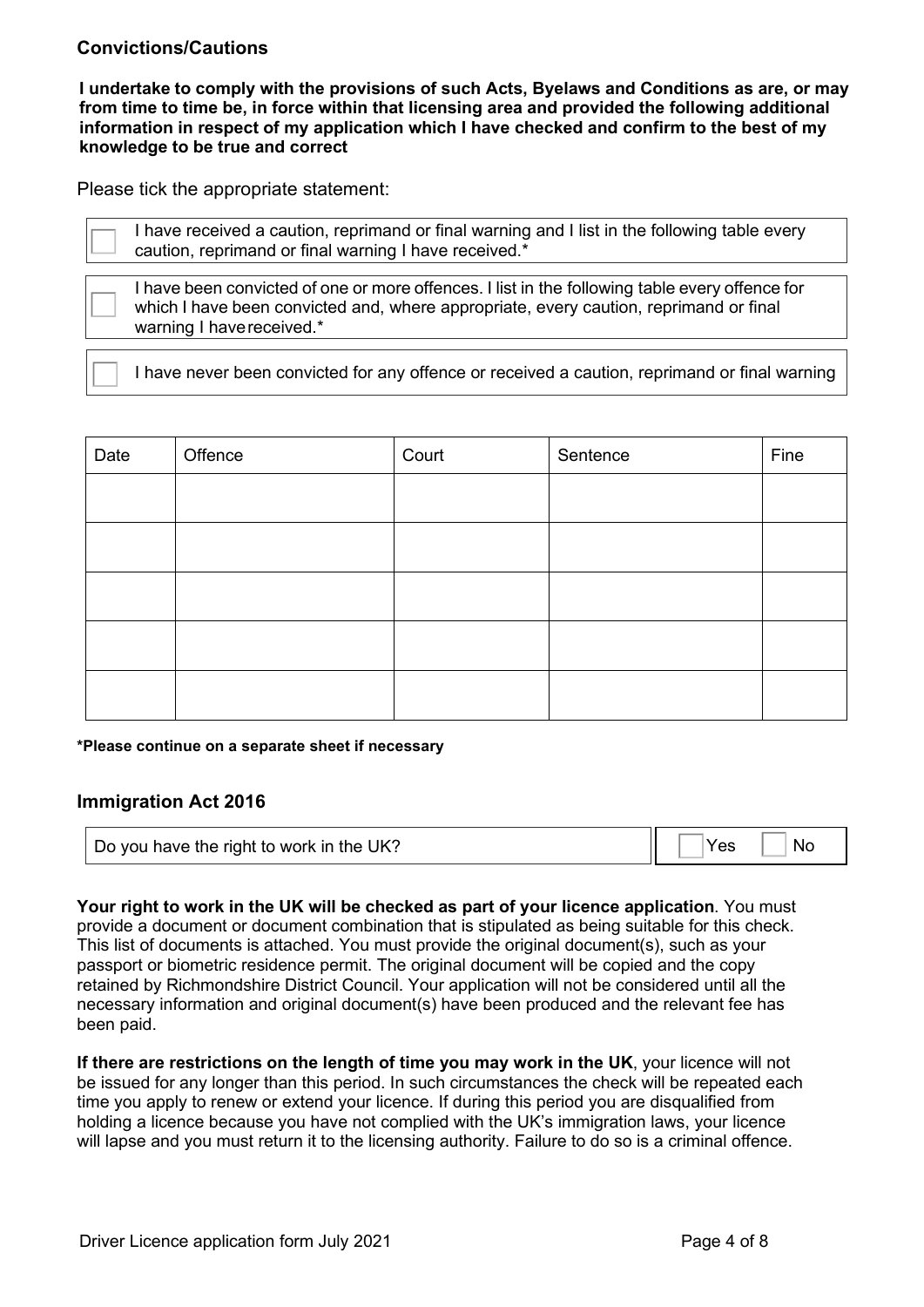#### **DVLA Licence Details**

Driving Licence number:

Check code from [GOV.UK website](https://www.gov.uk/)

Licence expiry date:

Number of years held:

Do you hold, or have you held, a Hackney Carriage, Private Hire, PSV or HGV licence? If yes, please provide details in the following table.

|  |  | Yes |  | No |  |
|--|--|-----|--|----|--|
|  |  |     |  |    |  |
|  |  |     |  |    |  |

| Licence Type | Licence Number | <b>Expiry Date</b> | <b>Issued By</b> | Length of time held |
|--------------|----------------|--------------------|------------------|---------------------|
|              |                |                    |                  |                     |
|              |                |                    |                  |                     |
|              |                |                    |                  |                     |

| Have you ever had a licence to drive one or more of the named<br>vehicles refused, suspended or revoked?<br>If yes, provide details or provide them on a separate sheet. | Yes<br>No |
|--------------------------------------------------------------------------------------------------------------------------------------------------------------------------|-----------|
|--------------------------------------------------------------------------------------------------------------------------------------------------------------------------|-----------|

## **Medical condition**

| Do you have any physical infirmity that might prevent you assisting<br>passengers with luggage?<br>If yes, provide details: | Yes<br>No |
|-----------------------------------------------------------------------------------------------------------------------------|-----------|
| Do you have any medical condition that would prevent you from carrying<br>guide dogs?<br>If yes, provide details:           | Yes<br>No |
| Has your medical condition deteriorated since your last medical?<br>If yes, provide details:                                | Yes<br>No |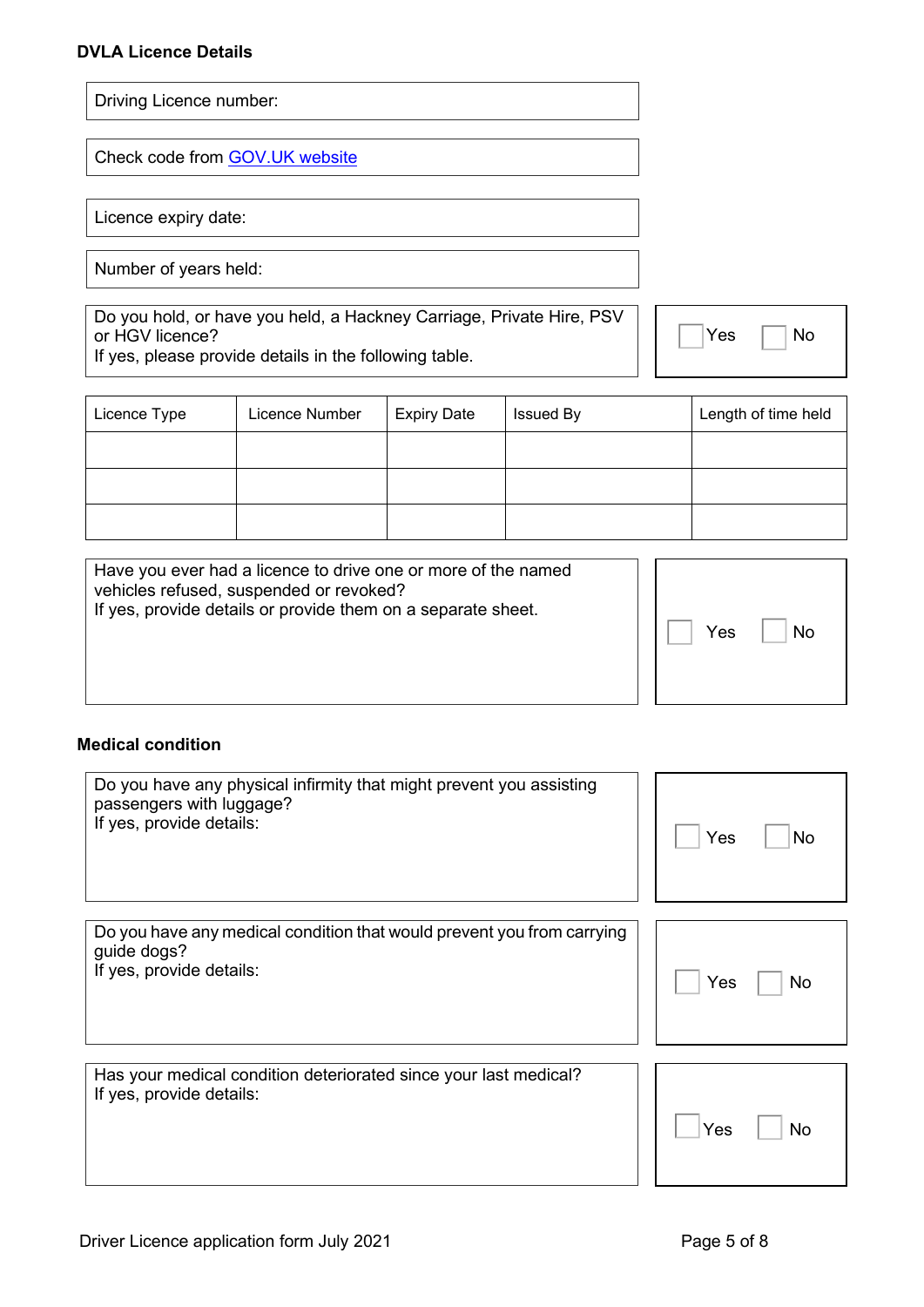## **Signature and Declaration**

I hereby declare that the above information is true to the best of my knowledge and I understand that it is a criminal offence to make a false statutory declaration. I confirm that there has been no deterioration to my health since the submission of my last medical examination certificate and that I have not been advised by any medical practitioner or similar qualified person or body to notify the DVLA or the Council of any medical condition that may affect my ability to drive a motor vehicle**.** 

Signature of applicant:

Date of signature:

Please return this form to the Licensing Section by emailing [licensing@richmondshire.gov.uk](mailto:licensing@richmondshire.gov.uk)

**This authority is under a duty to protect the public funds it administers, and to this end, may use the information you have provided on this form for the prevention and detection of fraud. It may also share this information with other bodies responsible for auditing and administering public funds for these purposes.**

**----------------------------------------------------------------------------------------------------------------------------------------**

**Office Use Only**<br>Temporary or Official Receipt No:

Digital Photograph No (if applicable):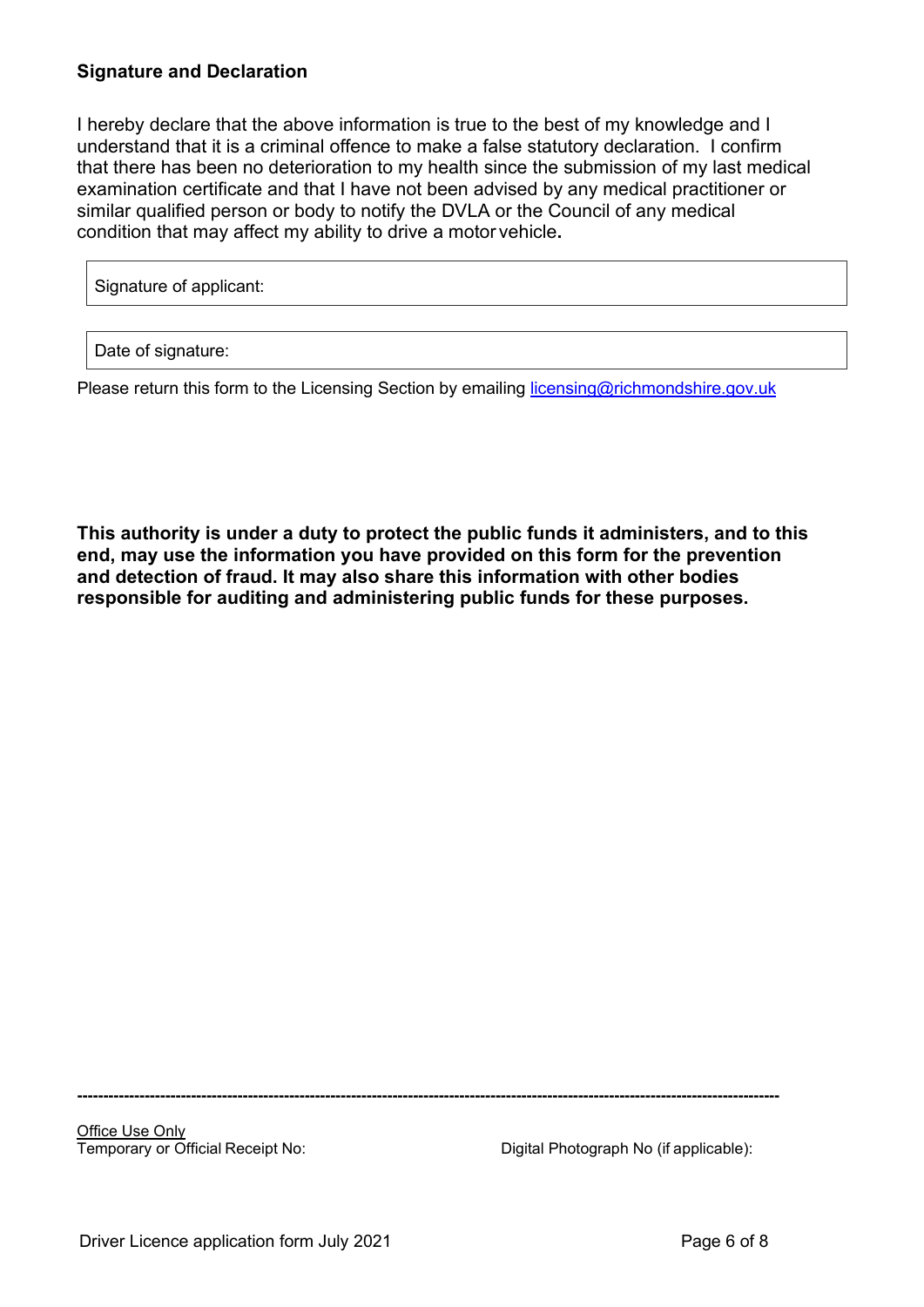## **Immigration Act 2016**

#### **Right to Work in the UK**

The provisions in the 2016 Act amend existing licensing regimes to prevent people without lawful immigration status and the right to work from holding an operator or a private hire vehicle or taxi driver licence

Applicants must demonstrate that they have the right to work in the UK and are not subject to a condition preventing them from doing so. You must provide copies or scanned copies of the following documents with your application.

#### **Documents which demonstrate entitlement to work in the UK**

- An expired or current passport showing the holder, or a person named in the passport as the child of the holder, is a British citizen or a citizen of the UK and Colonies having the right of abode in the UK (please see note below about which sections of the passport to copy).
- An expired or current passport or national identity card showing the holder, or a person named in the passport as a child of the holder, is a national of a European Economic Area country or Switzerland.
- A Registration Certificate or document certifying permanent residence issued by the Home Office to a national or a European Economic Area country or Switzerland.
- A Permanent Residence Card issued by the Home Office to the family member of a national of a European Economic Area country or Switzerland.
- A **current** Biometric Immigration Document (Biometric Residence Permit) issued by the Home Office to the holder indicating that the person named is allowed to stay indefinitely in the UK, or has no time limit on their stay in the UK.
- A **current** passport endorsed to show that the holder is exempt from immigration control, is allowed to stay indefinitely in the UK, has the right of abode in the UK, or has no time limit on their stay in the UK.
- A **current** Immigration Status Document issued by the Home Office to the holder with an endorsement indicating that the named person is allowed to stay indefinitely in the UK or has not time limit on their stay in the UK, **when produced in combination with** an official document giving the person's permanent National Insurance number and their name issued by a Government agency or a previous employer.
- A **full** birth or adoption certificate issued in the UK which includes the name(s) of at least one of the holder's parents or adoptive parents, **when produced in combination with** an official document giving the person's permanent National Insurance number and their name issued by a Government agency or a previous employer.
- A birth or adoption certificate issued in the Channel Islands, the Isle of Man or Ireland **when produce in combination with** an official document giving the person's permanent National Insurance number and their name issued by a Government agency or a previousemployer.
- A certificate of registration or naturalisation as a British citizen **when produce in combination with** an official document giving the person's permanent National Insurance number and their name issued by a Government agency or a previousemployer.
- A **current** passport endorsed to show that the holder is allowed to stay in the UK and is currently allowed to work and is not subject to any condition preventing the holder from doing work relating to the carrying on of a licensable activity.
- A **current** Biometric Immigration Document (Biometric Residence Permit) issued by the Home Office to the holder which indicates that the named person can currently stay in the UK and is allowed to work in relation to the carrying on of licensable activities.